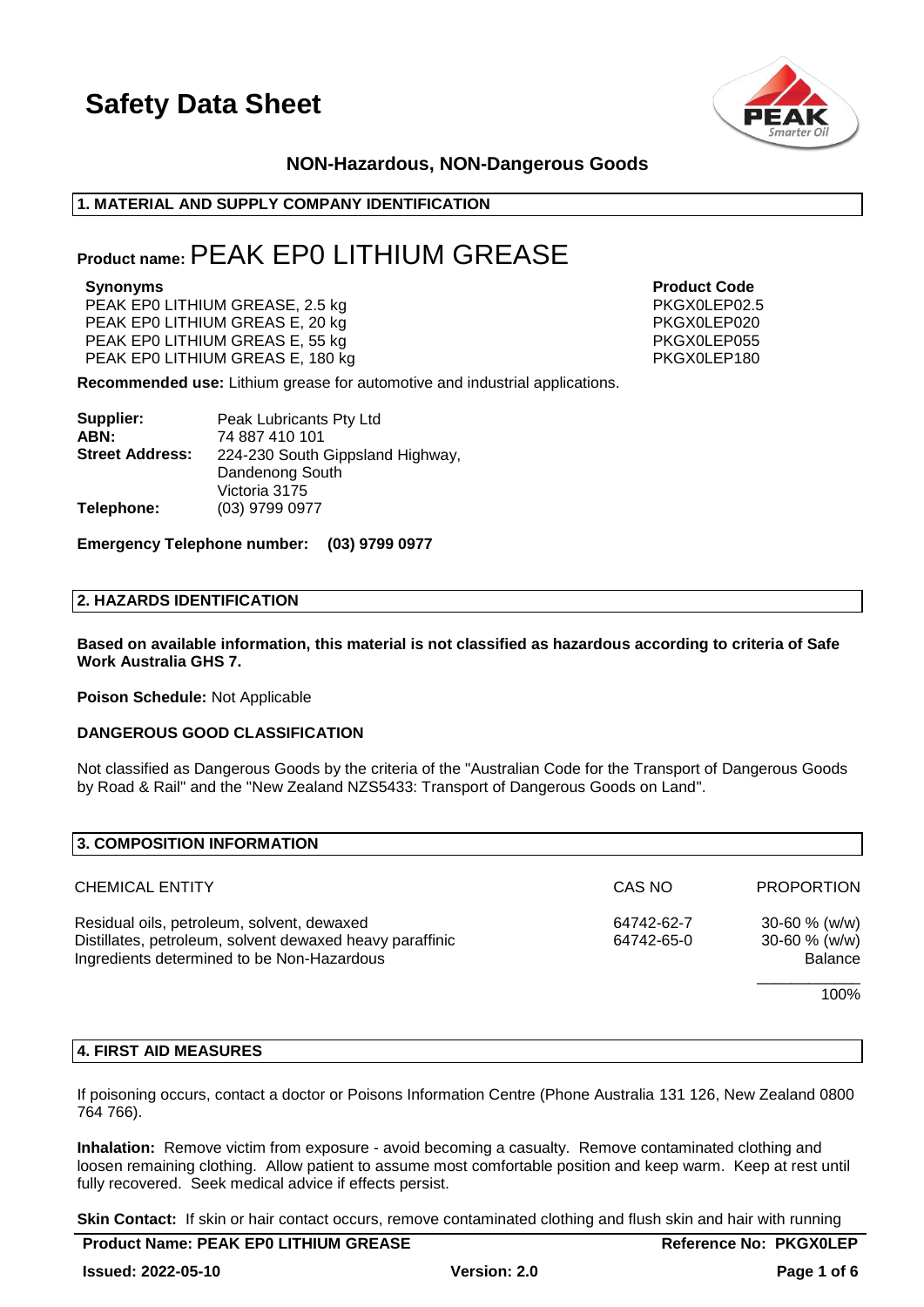

water. If swelling, redness, blistering or irritation occurs seek medical assistance.

**Eye contact:** If in eyes wash out immediately with water. In all cases of eye contamination it is a sensible precaution to seek medical advice.

**Ingestion:** Rinse mouth with water. If swallowed, do NOT induce vomiting. Give a glass of water to drink. Never give anything by the mouth to an unconscious patient. If vomiting occurs give further water. Seek medical advice.

**PPE for First Aiders:** Wear safety shoes, overalls, gloves, safety glasses. Available information suggests that gloves made from nitrile rubber should be suitable for intermittent contact. However, due to variations in glove construction and local conditions, the user should make a final assessment. Always wash hands before smoking, eating, drinking or using the toilet. Wash contaminated clothing and other protective equipment before storing or re-using.

**Notes to physician:** Treat symptomatically.

### **5. FIRE FIGHTING MEASURES**

**Hazchem Code:** Not applicable.

**Suitable extinguishing media:** If material is involved in a fire use water fog (or if unavailable fine water spray), alcohol resistant foam, standard foam, dry agent (carbon dioxide, dry chemical powder).

**Specific hazards:** Combustible material.

**Fire fighting further advice:** On burning or decomposing may emit toxic fumes. Fire fighters to wear selfcontained breathing apparatus and suitable protective clothing if risk of exposure to vapour or products of combustion or decomposition.

### **6. ACCIDENTAL RELEASE MEASURES**

### **SMALL SPILLS**

Wear protective equipment to prevent skin and eye contamination. Avoid inhalation of vapours or dust. Wipe up with absorbent (clean rag or paper towels). Collect and seal in properly labelled containers or drums for disposal.

### **LARGE SPILLS**

Clear area of all unprotected personnel. Slippery when spilt. Avoid accidents, clean up immediately. Wear protective equipment to prevent skin and eye contamination and the inhalation of dust. Work up wind or increase ventilation. Cover with damp absorbent (inert material, sand or soil). Sweep or vacuum up, but avoid generating dust. Collect and seal in properly labelled containers or drums for disposal. If contamination of crops, sewers or waterways has occurred advise local emergency services.

### **Dangerous Goods - Initial Emergency Response Guide No:** Not applicable

### **7. HANDLING AND STORAGE**

**Handling:** Avoid eye contact and repeated or prolonged skin contact. Avoid inhalation of dust.

**Storage:** Store in a cool, dry, well-ventilated place and out of direct sunlight. Store away from foodstuffs. Store away from incompatible materials described in Section 10. Store away from sources of heat and/or ignition. Keep container standing upright. Keep containers closed when not in use - check regularly for spills.

### **8. EXPOSURE CONTROLS / PERSONAL PROTECTION**

Product Name: PEAK EP0 LITHIUM GREASE Reference No: PKGX0LEP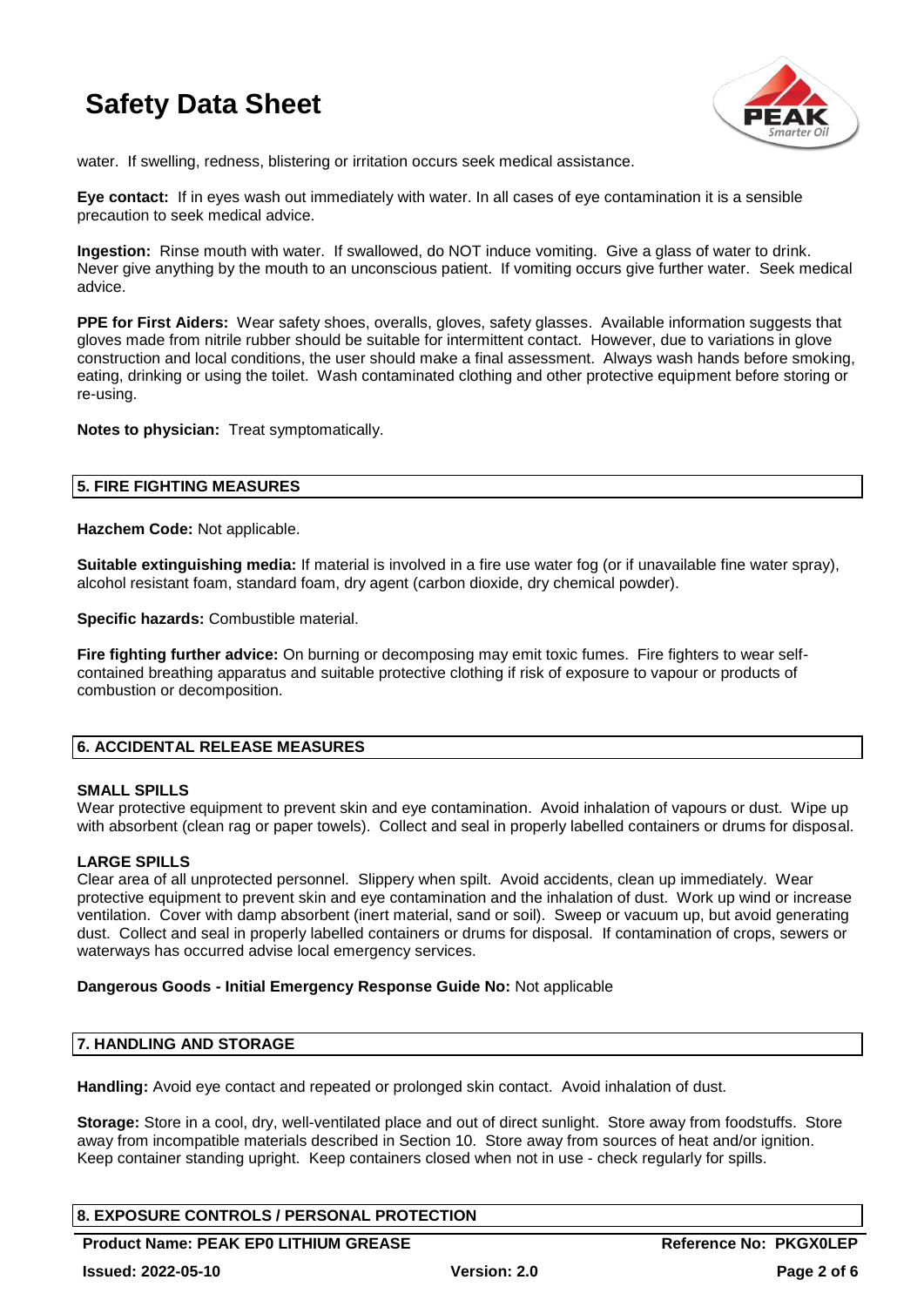

**National occupational exposure limits:** No value assigned for this specific material by Safe Work Australia.

**Biological Limit Values:** As per the "National Model Regulations for the Control of Workplace Hazardous Substances (Safe Work Australia)" the ingredients in this material do not have a Biological Limit Allocated.

**Engineering Measures:** Natural ventilation should be adequate under normal use conditions.

**Personal Protection Equipment:** SAFETY SHOES, OVERALLS, GLOVES, SAFETY GLASSES.

Personal protective equipment (PPE) must be suitable for the nature of the work and any hazard associated with the work as identified by the risk assessment conducted.

Wear safety shoes, overalls, gloves, safety glasses. Available information suggests that gloves made from nitrile rubber should be suitable for intermittent contact. However, due to variations in glove construction and local conditions, the user should make a final assessment. Always wash hands before smoking, eating, drinking or using the toilet. Wash contaminated clothing and other protective equipment before storing or re-using.

**Hygiene measures:** Keep away from food, drink and animal feeding stuffs. When using do not eat, drink or smoke. Wash hands prior to eating, drinking or smoking. Avoid contact with clothing. Avoid eye contact and repeated or prolonged skin contact. Avoid inhalation of dust. Ensure that eyewash stations and safety showers are close to the workstation location.

### **9. PHYSICAL AND CHEMICAL PROPERTIES**

| Form:<br>Colour:<br>Odour:                                                                                                                                                                                                                                                                                                                                                 | Grease<br>Amber<br>Light petroleum oil odour. |                                                                                                                                                                 |
|----------------------------------------------------------------------------------------------------------------------------------------------------------------------------------------------------------------------------------------------------------------------------------------------------------------------------------------------------------------------------|-----------------------------------------------|-----------------------------------------------------------------------------------------------------------------------------------------------------------------|
| <b>Solubility in water:</b><br><b>Specific Gravity:</b><br>Density:<br>Relative Vapour Density (air=1):<br>Vapour Pressure (20 °C):<br>Flash Point (°C):<br>Flammability Limits (%):<br><b>Autoignition Temperature (°C):</b><br>Melting Point/Range (°C):<br><b>Boiling Point/Range (°C):</b><br>Dropping Point (°C):<br>pH:<br><b>Viscosity:</b><br>Total VOC (g/Litre): |                                               | Insoluble<br>N Av<br>0.900 g/mL @ 15 °C<br>N Av<br>N Av<br>> 200<br>N Av<br>N Av<br>N Av<br>N Av<br>>190<br>N Av<br>150 cSt @ 40°C (base oil component)<br>N Av |
|                                                                                                                                                                                                                                                                                                                                                                            |                                               |                                                                                                                                                                 |

(Typical values only - consult specification sheet)  $N Av = Not available, N App = Not applicable$ 

### **10. STABILITY AND REACTIVITY**

**Chemical stability:** This material is thermally stable when stored and used as directed.

**Conditions to avoid:** Elevated temperatures and sources of ignition.

**Incompatible materials:** Oxidising agents.

**Hazardous decomposition products:** Oxides of carbon and nitrogen, smoke and other toxic fumes.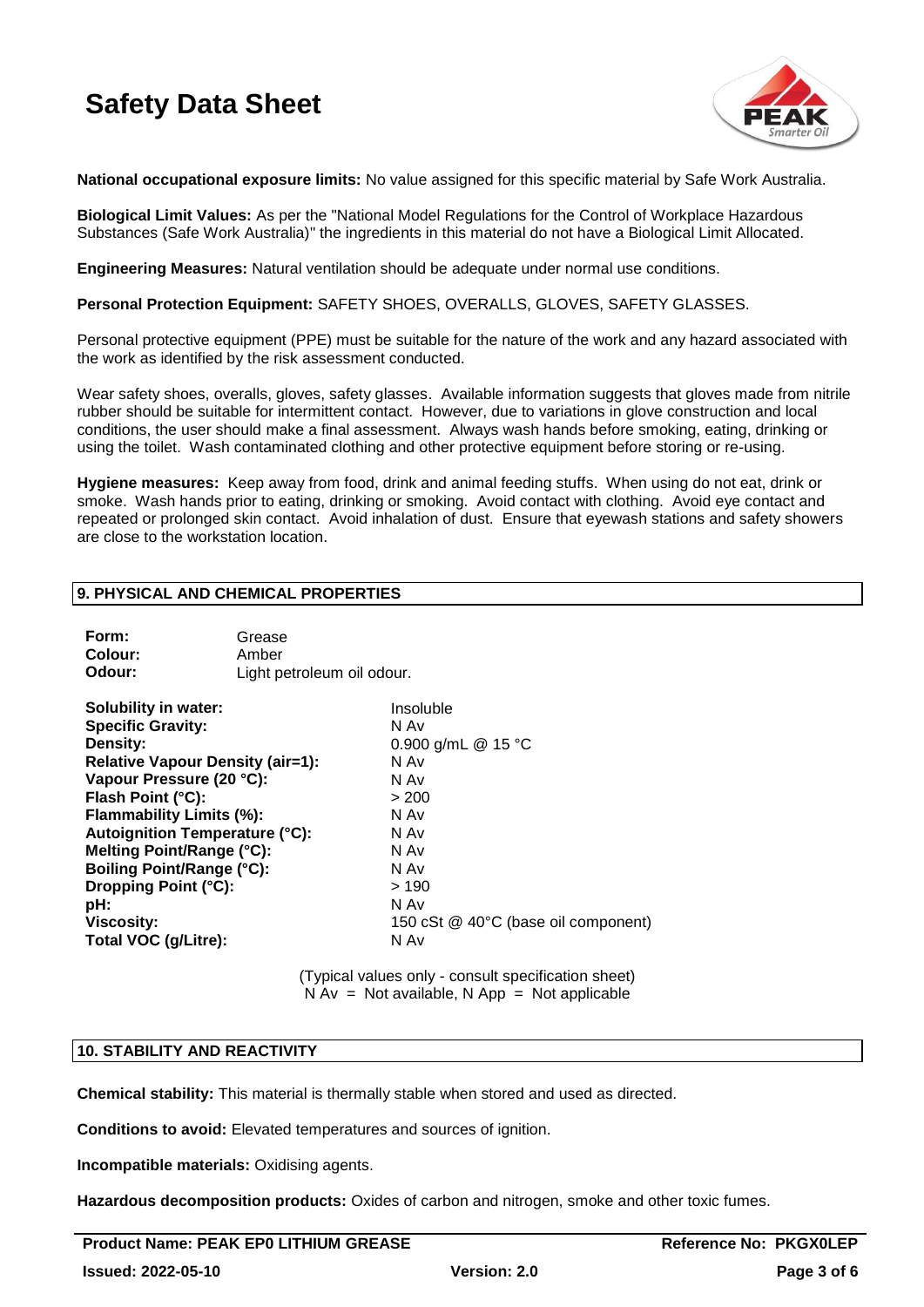

**Hazardous reactions:** No known hazardous reactions.

### **11. TOXICOLOGICAL INFORMATION**

No adverse health effects expected if the product is handled in accordance with this Safety Data Sheet and the product label. Symptoms or effects that may arise if the product is mishandled and overexposure occurs are:

### **Acute Effects**

**Inhalation:** Material may be an irritant to mucous membranes and respiratory tract.

**Skin contact:** Contact with skin may result in irritation.

**Ingestion:** Swallowing can result in nausea, vomiting and irritation of the gastrointestinal tract.

**Eye contact:** May be an eye irritant. Exposure to the dust may cause discomfort due to particulate nature. May cause physical irritation to the eyes.

#### **Acute toxicity**

**Inhalation:** This material has been classified as not hazardous for acute inhalation exposure. Acute toxicity estimate (based on ingredients):  $LC_{50} > 5.0$  mg/L for dust.

**Skin contact:** This material has been classified as not hazardous for acute dermal exposure. Acute toxicity estimate (based on ingredients):  $LD_{50} > 2,000$  mg/Kg bw

**Ingestion:** This material has been classified as not hazardous for acute ingestion exposure. Acute toxicity estimate (based on ingredients):  $LD_{50} > 2,000$  mg/Kg bw

**Corrosion/Irritancy:** Eye: this material has been classified as not corrosive or irritating to eyes. Skin: this material has been classified as not corrosive or irritating to skin.

**Sensitisation:** Inhalation: this material has been classified as not a respiratory sensitiser. Skin: this material has been classified as not a skin sensitiser.

**Aspiration hazard:** This material has been classified as not an aspiration hazard.

**Specific target organ toxicity (single exposure):** This material has been classified as not a specific hazard to target organs by a single exposure.

### **Chronic Toxicity**

**Mutagenicity:** This material has been classified as not a mutagen.

**Carcinogenicity:** This material has been classified as not a carcinogen.

**Reproductive toxicity (including via lactation):** This material has been classified as not a reproductive toxicant.

**Specific target organ toxicity (repeat exposure):** This material has been classified as not a specific hazard to target organs by repeat exposure.

### **12. ECOLOGICAL INFORMATION**

Avoid contaminating waterways.

**Acute aquatic hazard:** This material has been classified as a Category Acute 1 Hazard. Acute toxicity estimate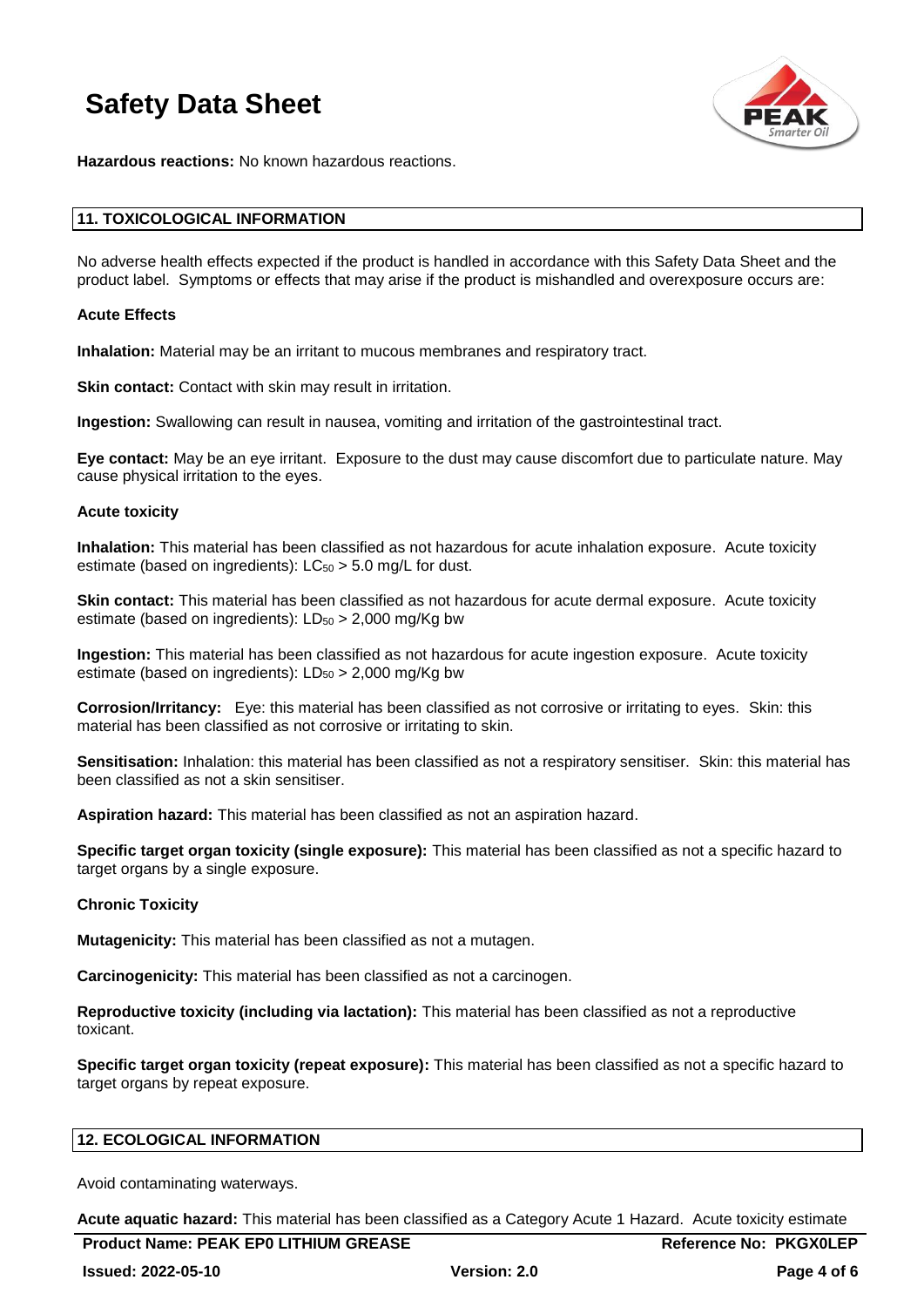

(based on ingredients): < 1 mg/L

**Long-term aquatic hazard:** This material has been classified as not hazardous for chronic aquatic exposure. Non-rapidly or rapidly degradable substance for which there are adequate chronic toxicity data available OR in the absence of chronic toxicity data, Acute toxicity estimate (based on ingredients): >100 mg/L, where the substance is not rapidly degradable and/or BCF  $<$  500 and/or log Kow  $<$  4.

**Ecotoxicity:** No information available.

**Persistence and degradability:** No information available.

**Bioaccumulative potential:** No information available.

**Mobility:** No information available.

### **13. DISPOSAL CONSIDERATIONS**

Persons conducting disposal, recycling or reclamation activities should ensure that appropriate personal protection equipment is used, see "Section 8. Exposure Controls and Personal Protection" of this SDS.

If possible material and its container should be recycled. If material or container cannot be recycled, dispose in accordance with local, regional, national and international Regulations.

### **14. TRANSPORT INFORMATION**

### **ROAD AND RAIL TRANSPORT**

Not classified as Dangerous Goods by the criteria of the "Australian Code for the Transport of Dangerous Goods by Road & Rail" and the "New Zealand NZS5433: Transport of Dangerous Goods on Land".

### **MARINE TRANSPORT**

Not classified as Dangerous Goods by the criteria of the International Maritime Dangerous Goods Code (IMDG Code) for transport by sea.

### **AIR TRANSPORT**

Not classified as Dangerous Goods by the criteria of the International Air Transport Association (IATA) Dangerous Goods Regulations for transport by air.

### **15. REGULATORY INFORMATION**

### **This material is not subject to the following international agreements:**

Montreal Protocol (Ozone depleting substances) The Stockholm Convention (Persistent Organic Pollutants) The Rotterdam Convention (Prior Informed Consent) Basel Convention (Hazardous Waste) International Convention for the Prevention of Pollution from Ships (MARPOL)

### **This material/constituent(s) is covered by the following requirements:**

The Standard for the Uniform Scheduling of Medicines and Poisons (SUSMP) established under the Therapeutic Goods Act (Commonwealth): Not Applicable.

AICIS Status: Formulations where all components are AICS listed.

### **16. OTHER INFORMATION**

**Product Name: PEAK EP0 LITHIUM GREASE And Accord Accord Reference No: PKGX0LEP**